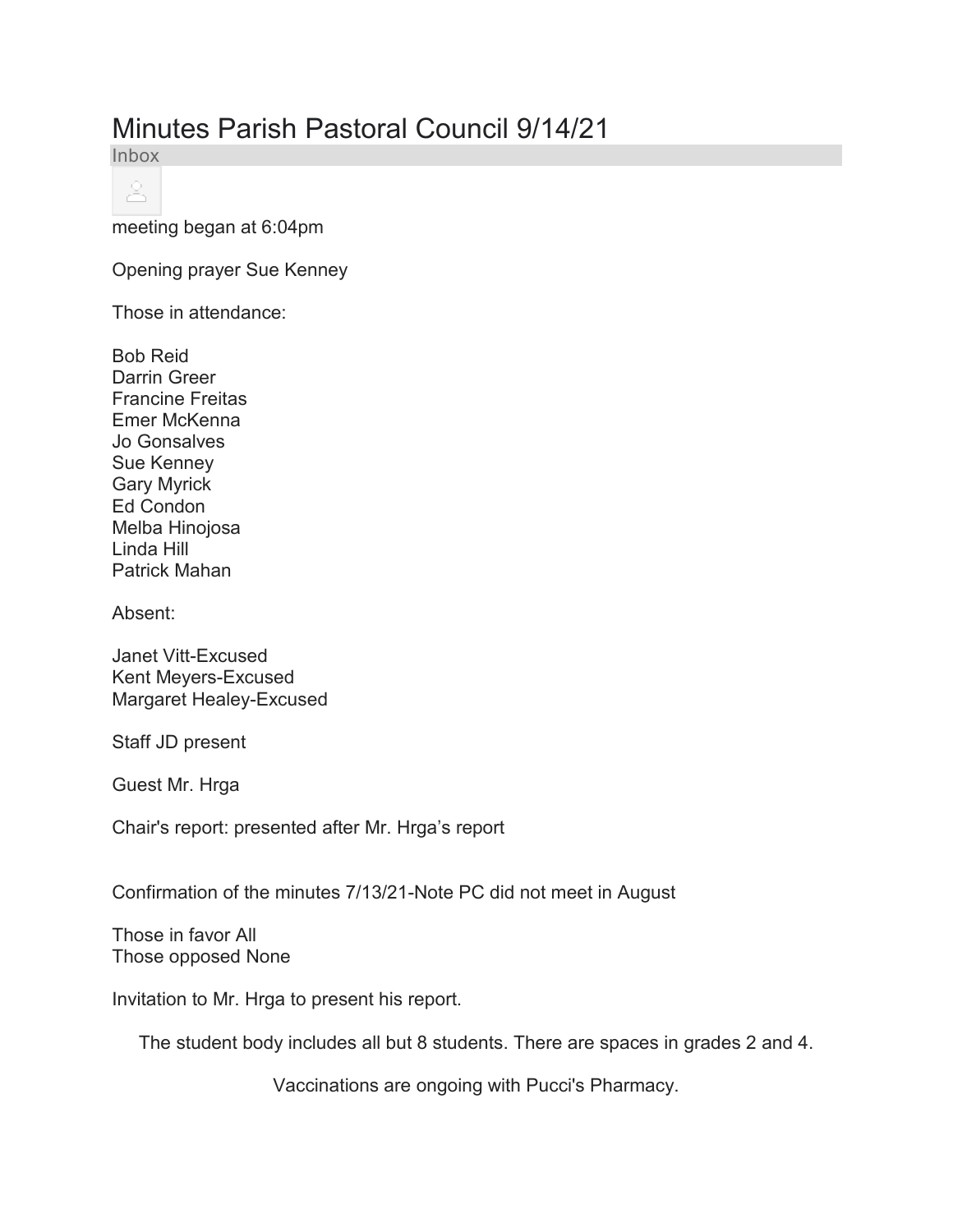The school's Barbecue was well attended.

The school needs a liaison person for CSAG meetings. Open question whether or not a member of the Parish Pastoral Council would participate.

He stated the school likes to participate with the Parish Pastoral Council's projects.

This is an accreditation writing year. Results expected in the Spring

An inclusivity committee has started at the school since the death of George Floyd. Parents and students are on the committee.

The school has an established hiring practice.

The school has a Good Samaritan fund.

Bob's report continued:

Outreach financial charitable donations are given about every 3 months to various organizations that serve the poor and homeless. The donations are published in the bulletin.

Gary Myrick and Kent Meyers are resigning from the Council.

Kent will continue to work in RCIA at the school

Gary talked about the move he and and Mary will make to Texas Bob will nominate a PC member to serve on the Catholic School Advisory Council - CSAC -in consultation with Principal and Pastor- will report in October.

Report from JD

7/6/21 meeting

457 Channel Subscribers Sunday Mass

7/18 192 views 7/25 recorded 106 views 8/1 219 views 8/8 recorded 108 views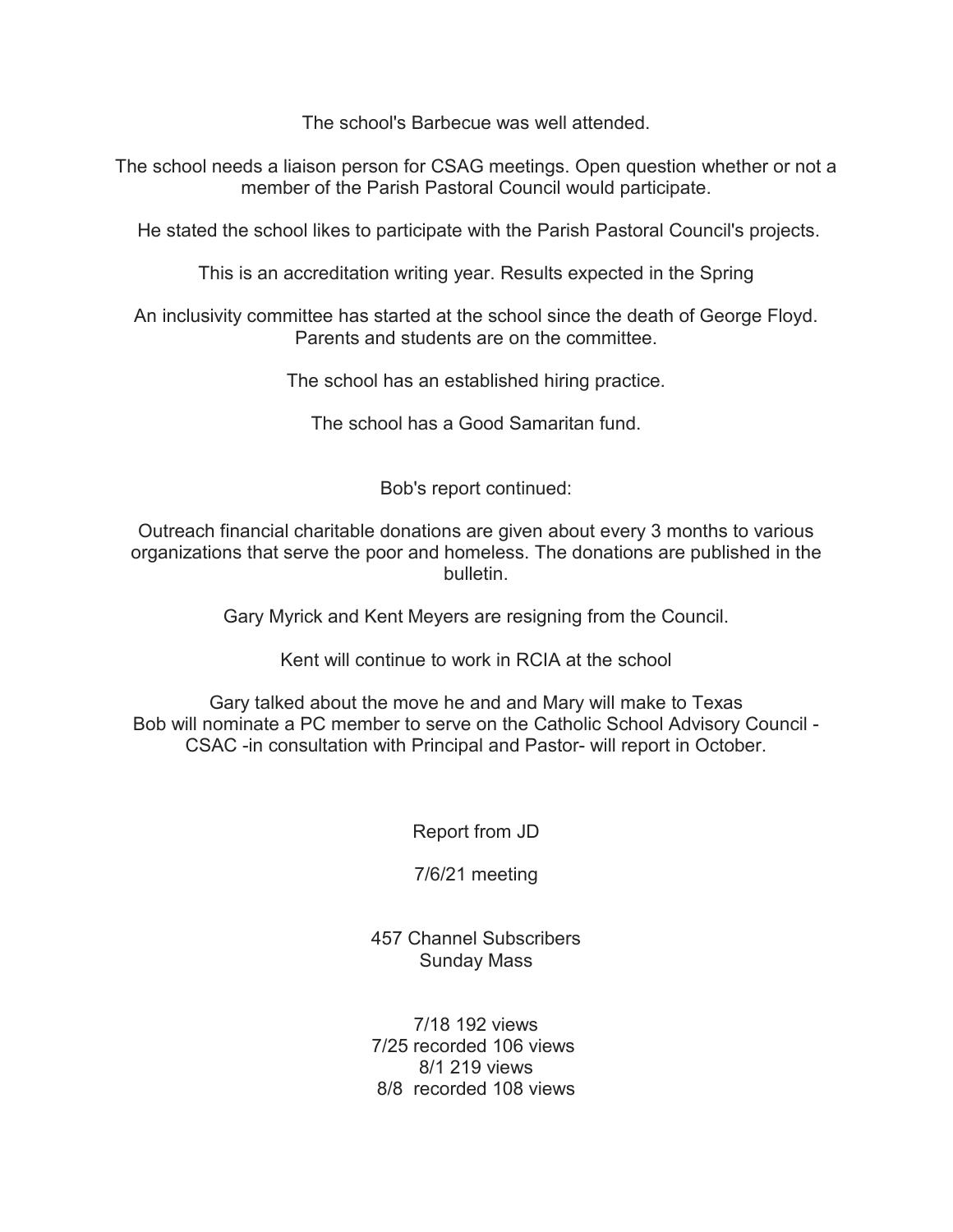8/15 recorded 85 views 8/22 187 views 8/29 187 views 9/5 209 views 9/12 161 views

Also

Funeral (unlisted) 722 59 views Transitus St. Clare (public) 7/10 99 views Baptism unlisted 8/14 54 views Wedding (unlisted) 8/21 27 views Funeral (unlisted) 8/26 30 views Wedding (unlisted) 9/4 77 views Funeral (unlisted) 9/9 402 views Funeral (unlisted) 9/10 13 views

9/9 Funeral (unlisted) 39 year old died of COVID 402 views

Darrin's report

Darrin and Bob believe that an election in the Spring may be necessary to add members to the Council

Darrin led a discussion about the renewal for the Council members we have been discussing. The 'suggestions' followed that Emer and Francine would take the lead. No final commitment from them they were willing or available to do that. Highly encouraged by other Council members if they could.

The date and time suggested is Sunday October 24th after 1pm

Emer reported on Faith Formation

Jo is joining the Catechist group for 5th and 6th grades

The welcome day for Faith Formation is 10/10

Registration will remain open to allow for latesignups.

The next meeting is 10/12 at 6pm

Opening prayer Darrin